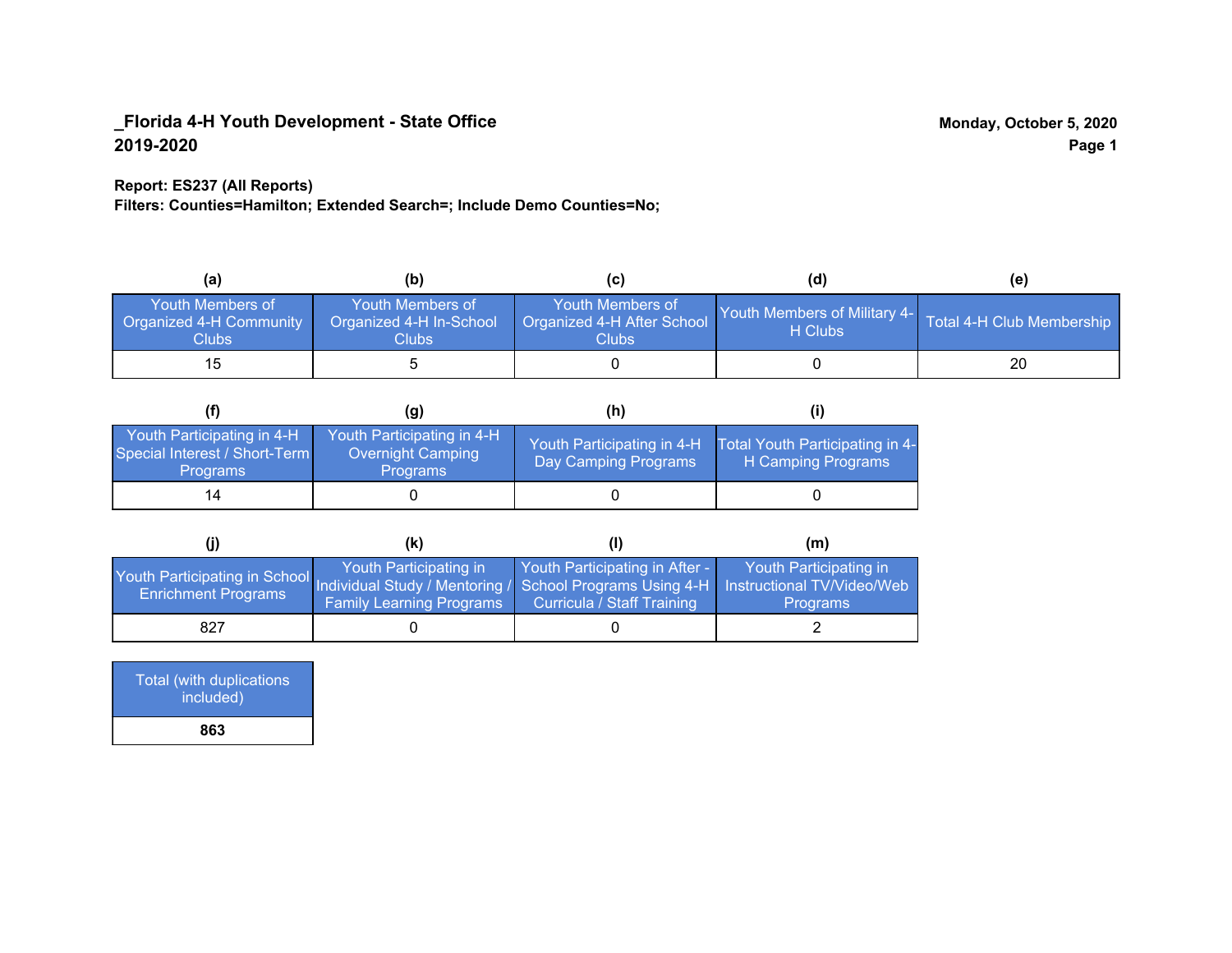**Report: ES237 (All Reports)**

**Filters: Counties=Hamilton; Extended Search=; Include Demo Counties=No;**

# **School Grade (duplications eliminated)**

| <b>Kinder</b> | 1st | 2nd          | 3rd | 4th | 5th | 6th | 7th | 8th | 9th | $10th$ 11th |  | 1 12th Post HS Not in School Special | ⊾ Total |
|---------------|-----|--------------|-----|-----|-----|-----|-----|-----|-----|-------------|--|--------------------------------------|---------|
|               |     | 1 O 1<br>▗▁▏ | 156 | 228 | 124 | 214 |     |     |     |             |  |                                      | 858     |

# **Gender of 4-H Youth Participants (duplications eliminated)**

| Male | Female | Total |
|------|--------|-------|
| 438  | 420    | 858   |

# **Place of Residence of 4-H Youth Participants (duplications eliminated)**

| l Farm | Towns of under 10,000 and<br>rural non-farm | Towns and cities (10,000-<br>50,000), and their suburbs | Suburbs of cities of over<br>50,000 | Central cities of over 50,000 | Total |
|--------|---------------------------------------------|---------------------------------------------------------|-------------------------------------|-------------------------------|-------|
|        |                                             | 829                                                     |                                     |                               | 858   |

# **Total 4-H Youth Participants (duplications eliminated)**

**Total** 

**<sup>858</sup> Note: The four totals on this page should all match.**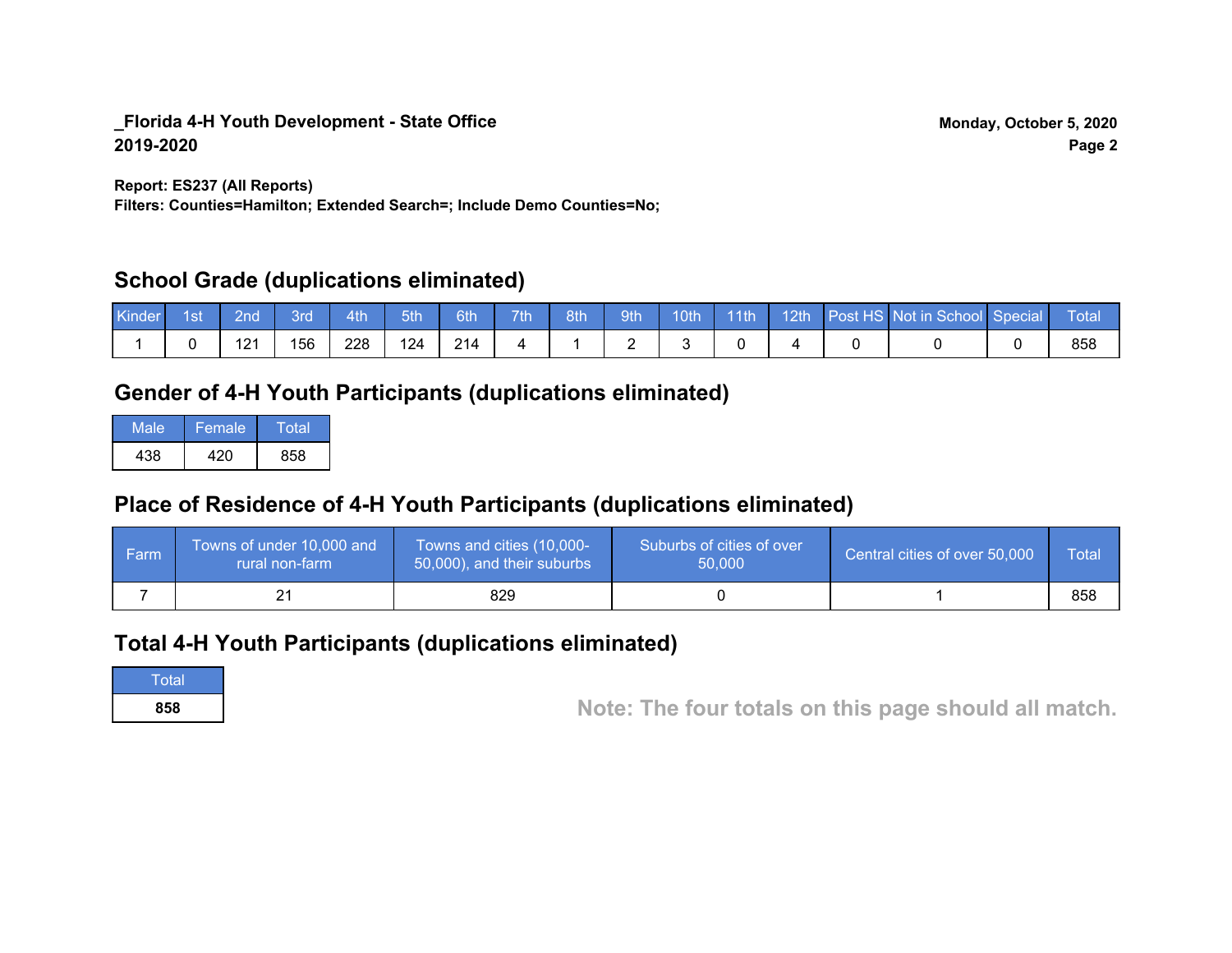#### **Report: ES237 (All Reports)**

**Filters: Counties=Hamilton; Extended Search=; Include Demo Counties=No;**

| <b>ETHNICITY</b>          | <b>TOTAL YOUTH</b> |
|---------------------------|--------------------|
| <b>Hispanic or Latino</b> | 181                |
| Not Hispanic or Latino    | 677                |

Directions: Type in the appropriate numbers for your project. Ethnicity is separate from race. YOu should indicate an ethnicity category for each participant and all racial categories that apply to each participant (i.e. a participant of more than one race would be recorded in each applicable racial category). Ideally, your total participants should equal the total of numbers in your ethicity section. Totals of racial categories will be equal to or greater than your total participants if they all report racial information.

4-H Youth Participants: Any youth taking part in programs provided as a result of action by extension personnel (professional. Paraprofessional. And volunteer). This includes youth participation in programs conducted through 1862, 1890, and 1994 land-grant universities, EFNEP, urban gardening, and other programs that may not actually use the 4-H name and emblem with participants.

| <b>RACE</b>                               | <b>TOTAL YOUTH</b> |
|-------------------------------------------|--------------------|
| American Indian or Alaskan Native         | 1                  |
| Asian                                     | 6                  |
| <b>Black or African American</b>          | 343                |
| Native Hawaiian or other Pacific Islander | 0                  |
| White                                     | 470                |
| Youth Indicating More Than One Race       | 32                 |
| <b>Undetermined</b>                       | 6                  |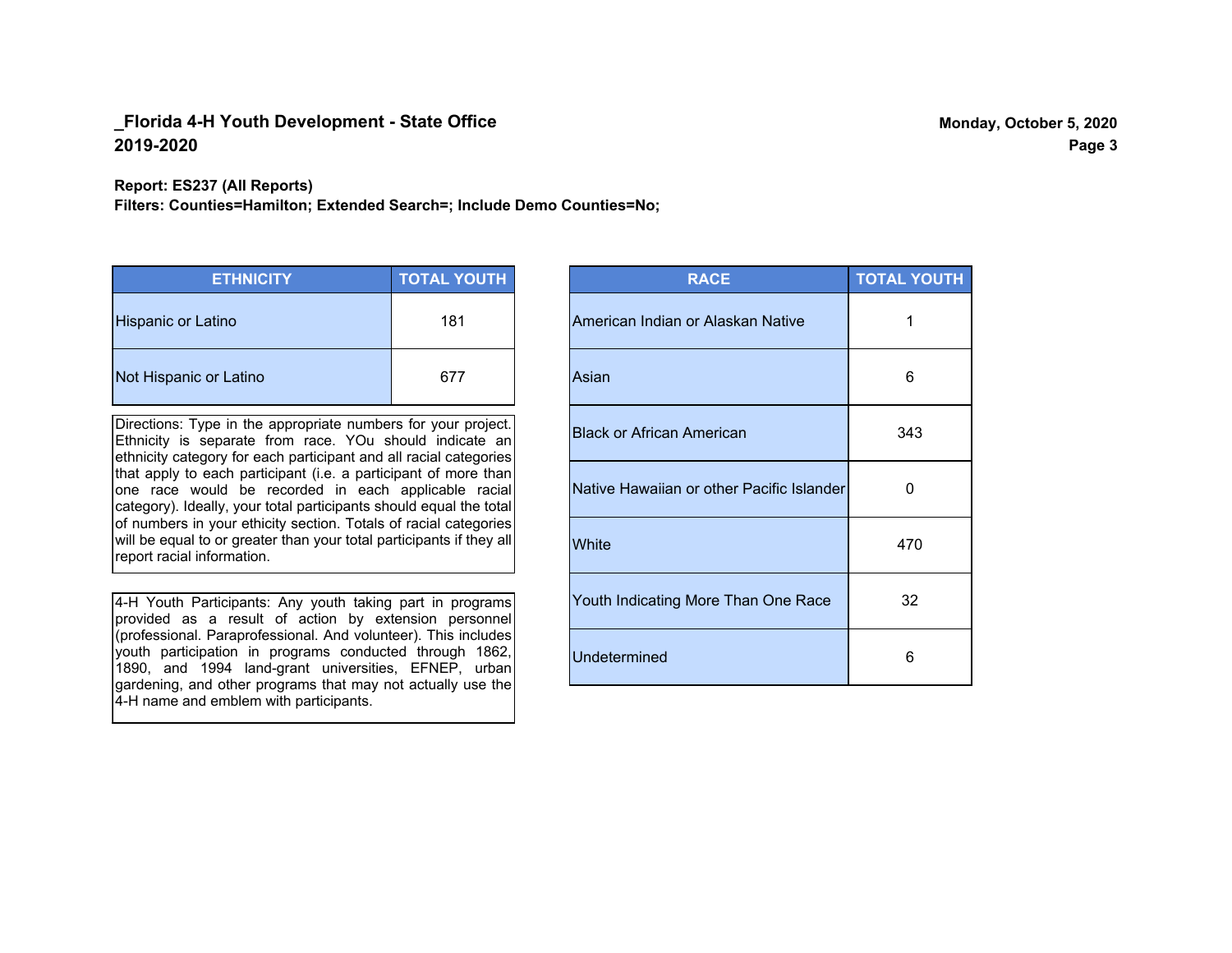**Report: ES237 (All Reports)**

**Filters: Counties=Hamilton; Extended Search=; Include Demo Counties=No;**

| Total Number of<br><b>Adult Volunteers</b> | <b>Total Number of</b><br><b>Youth Volunteers</b> | Total |
|--------------------------------------------|---------------------------------------------------|-------|
| 21                                         |                                                   | 21    |

Adult Volunteer: Unpaid support for the 4-H program by an individual beyond high school age.

Youth Volunteer: Unpaid support for the 4-H program by a person who has not yet graduated from high school.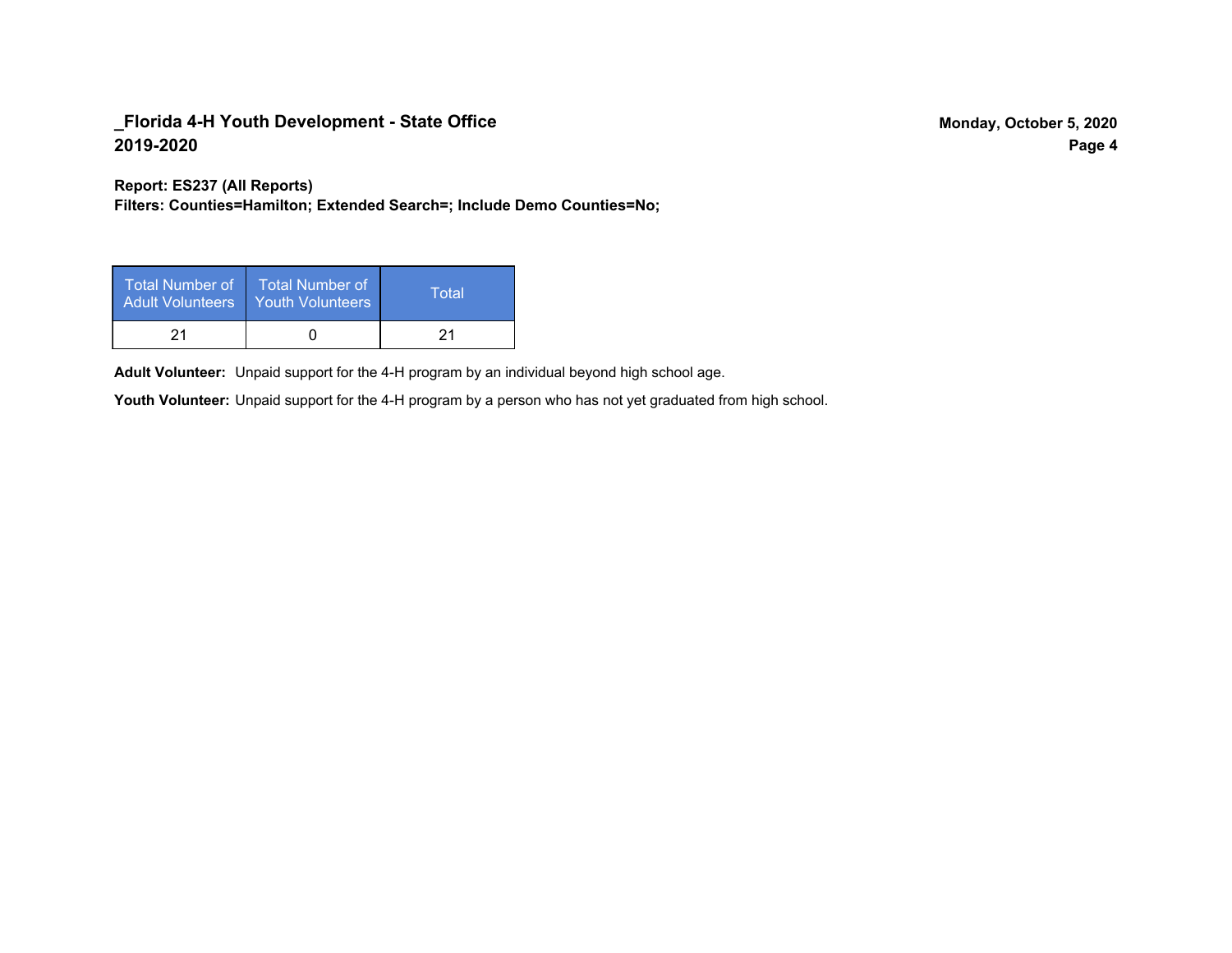#### **Filters: Counties=Hamilton; Extended Search=; Include Demo Counties=No; Report: ES237 (All Reports)**

# **Ag in the Classroom** : Agriculture Awareness 0 \_School Enrichment - Agriculture Awareness 0 \_School Enrichment - Pizza Garden 0 0 **Animals** (4-H Cloverbuds- ANIMALS & PETS)-retired project 0 (CAGED BIRDS) Retired Project 0 (GOATS) Retired Project 0 (GOATS-Pygmy) Retired Project 0 (HORSE -Advanced Horsemanship) Retired Project 0 (HORSE -Horsemanship Science) Retired Project 0 (LLAMAS AND ALPACAS)-retired project 0 (POCKET PETS) Retired Project 0 ANIMAL SCIENCES 225 BEEF 0 CATS 0 DAIRY CATTLE 0 DOGS 0 GOATS (Dairy) 0 GOATS (Meat) 0 HORSE 1 HORSE (Horseless Horse) 0 PETS 0 POULTRY 0 RABBITS 0 sheep to the control of the control of the control of the control of the control of the control of the control of the control of the control of the control of the control of the control of the control of the control of the SWINE 10 236

# **Biological Sciences** (4-H Cloverbuds-SCIENCE & TECHNOLOGY) Retired Project 0 (Marine/Aquatic- AQUARIUMS) Retired Project 0 (Marine/Aquatic- WETLANDS) Retired Project 0 (Sciences- WINGS) Retired Project 0 (Wildlife - Bats) Retired Project 0 (Wildlife - Butterflies- WINGS) Retired Project 0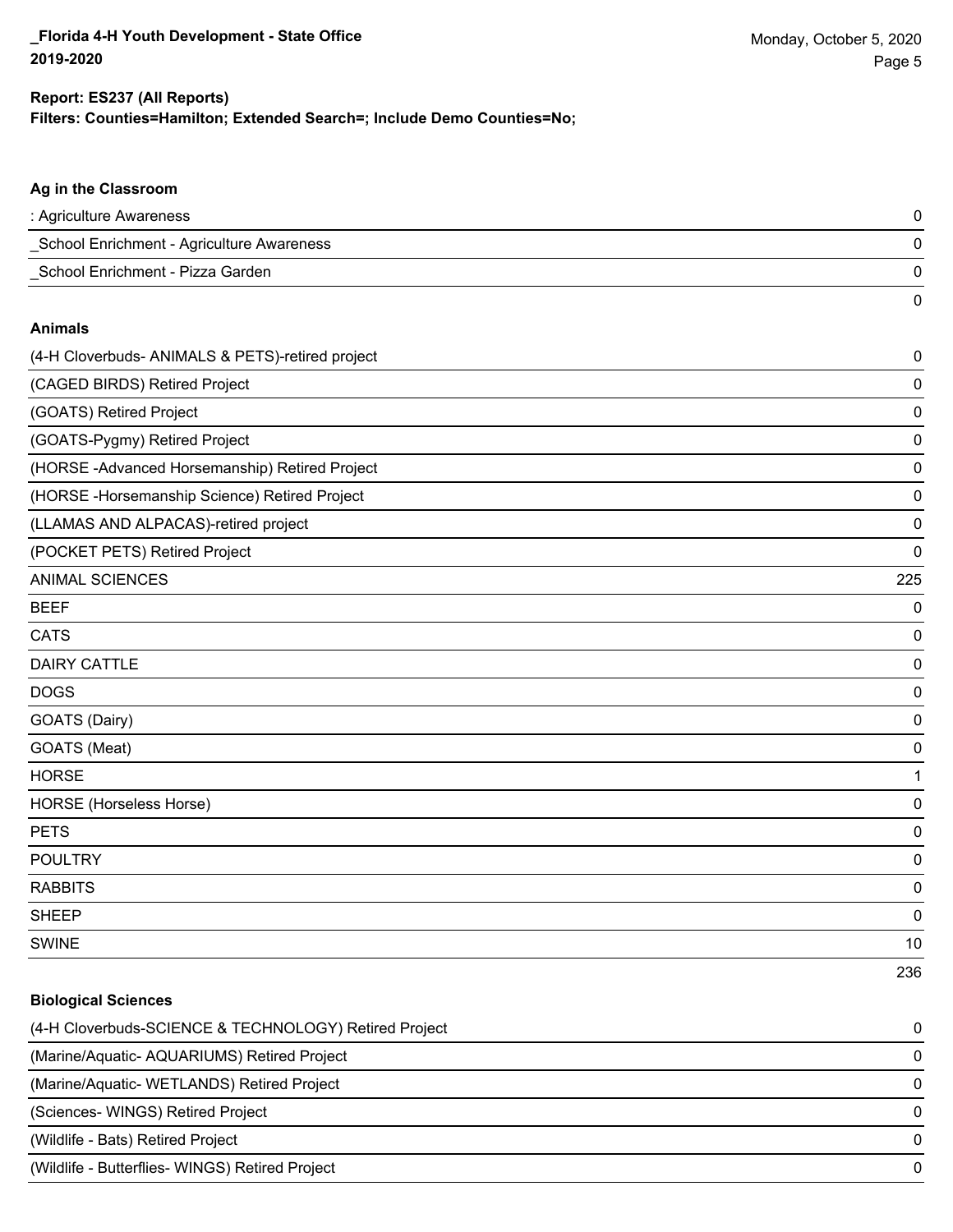#### **Report: ES237 (All Reports)**

**Filters: Counties=Hamilton; Extended Search=; Include Demo Counties=No;**

| (Wildlife- BLUEBIRDS) Retired Project                      | $\pmb{0}$      |
|------------------------------------------------------------|----------------|
| : ABCs of ENTOMOLOGY                                       | $\mathbf 0$    |
| : Entomology-Apiary/Beekeeping                             | $\mathbf 0$    |
| : Meat Sciences                                            | $\mathbf 0$    |
| : Natural Sciences                                         | $\mathbf 0$    |
| School Enrichment - Embryology                             | 152            |
| School Enrichment- Natural Sciences                        | $\mathbf 0$    |
| INSECTS (ENTOMOLOGY)                                       | $\overline{2}$ |
| MARINE SCIENCE AND AQUATIC SCIENCES                        | $\mathbf 0$    |
| <b>SCIENCE DISCOVERY</b>                                   | $\overline{2}$ |
| <b>VETERINARY SCIENCE</b>                                  | $\mathbf 0$    |
|                                                            | 156            |
| <b>Civic Engagement</b>                                    |                |
| (4-H Cloverbuds- CITIZENSHIP)-retired project              | 0              |
| (Citizenship-INTERGENERATIONAL) Retired Project            | $\mathbf 0$    |
| <b>CITIZENSHIP</b>                                         | $\mathbf 0$    |
| CITIZENSHIP-COMMUNITY SERVICE                              | $\mathbf 0$    |
| <b>CULTURAL AND GLOBAL EDUCATION</b>                       | 0              |
|                                                            | 0              |
| <b>Communications and Expressive Arts</b>                  |                |
| (4-H Cloverbuds- COMMUNICATIONS) Retired Project           | 0              |
| (4-H Cloverbuds- VISUAL-LEISURE ARTS) Retired Project      | 0              |
| (FILMMAKING) Retired Project                               | $\mathbf 0$    |
| (LEISURE ARTS- Arts & Crafts) Retired Project              | 0              |
| (Leisure Arts- COLLECTIBLES) Retired Project               | 0              |
| (PHOTOGRAPHY) Retired Project                              | 0              |
| (PUBLIC SPEAKING) Retired Project                          | $\mathbf 0$    |
| (VISUAL ARTS) Retired Project                              | $\mathbf 0$    |
| _School Enrichment - 4-H Tropicana Public Speaking Program | 337            |
| COMMUNICATIONS AND PUBLIC SPEAKING                         | 1              |
| <b>EXPRESSIVE ARTS</b>                                     | $\mathbf 0$    |
| <b>VISUAL ARTS</b>                                         | 0              |
|                                                            | 338            |
| <b>Community / Volunteer Service</b>                       |                |

(Citizenship-PUBLIC ADVENTURES) Retired Project 0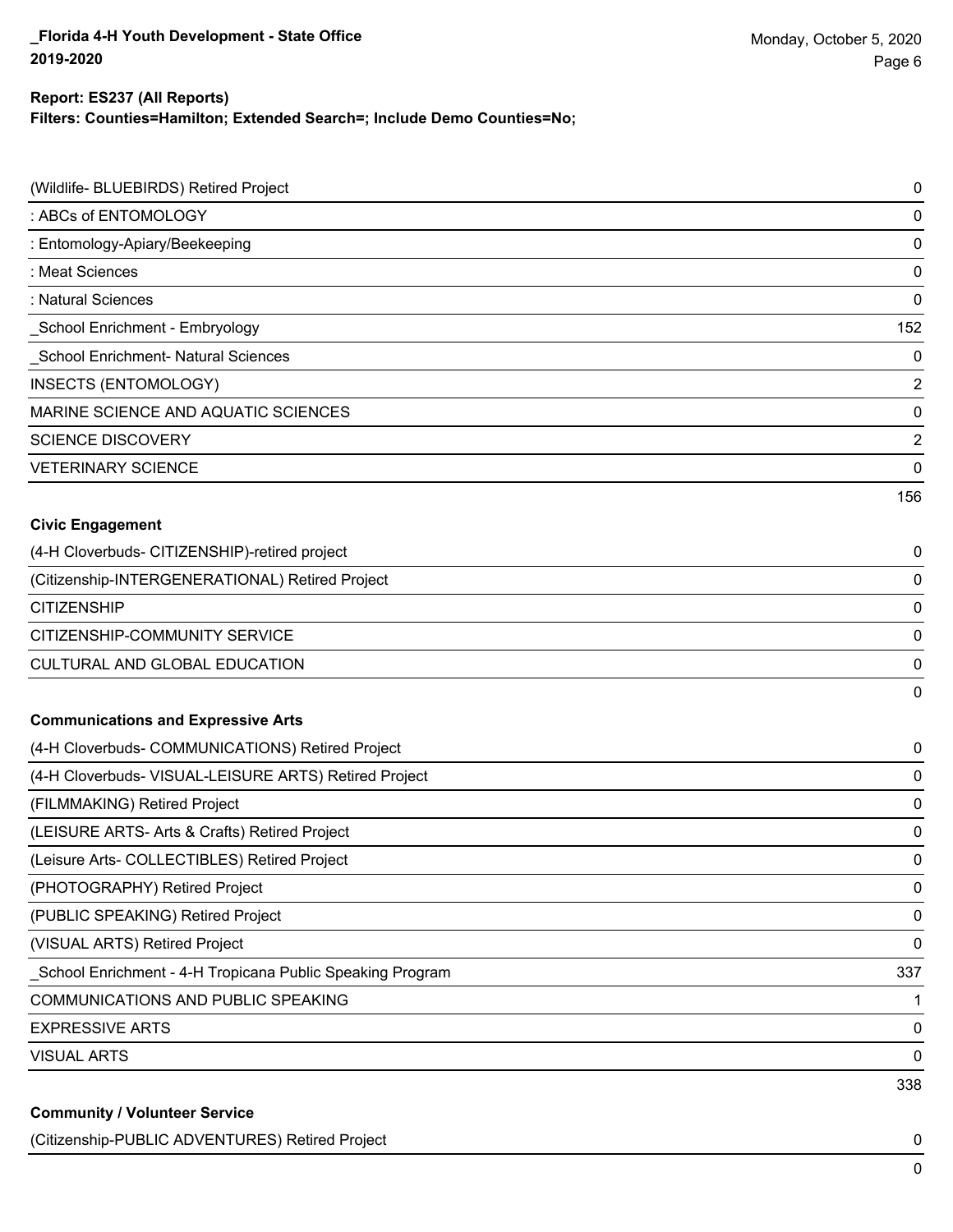**Consumer and Family Science**

## **Filters: Counties=Hamilton; Extended Search=; Include Demo Counties=No; Report: ES237 (All Reports)**

| (CHILD DEVELOPMENT Babysitting) Retired Project              |     |
|--------------------------------------------------------------|-----|
|                                                              | 0   |
| (Clothing - SELECTION) Retired Project                       | 0   |
| (Clothing - SEWING) Retired Project                          | 0   |
| (Clothing-Sewing- QUILTING) Retired Project                  | 0   |
| (CONSUMER EDUCATION AND SHOPPING) Retired Project            | 0   |
| (Human Development - Talking with TJ) Retired Project        | 0   |
| (HUMAN DEVELOPMENT) Retired Project                          | 0   |
| (Human Development-CHOICES) Retired Project                  | 0   |
| (Money Management - FINANCIAL CHAMPIONS) Retired Project     | 0   |
| : Consumer Choices Event                                     | 0   |
| 4-H CLOVERBUDS                                               | 3   |
| Animal Science- ALL ABOUT ANIMALS                            | 0   |
| Animal Sciences- LIVESTOCK JUDGING                           | 0   |
| Animals-PETS/SMALL ANIMALS                                   | 0   |
| CHILD DEVELOPMENT & CHILD CARE                               | 0   |
| Citizenship-SERVICE LEARNING                                 | 0   |
| <b>CLOTHING &amp; SEWING</b>                                 | 0   |
| <b>Exploring Farm Animals</b>                                | 0   |
| Hog-n-Ham Project                                            | 0   |
| Marine Science                                               | 0   |
| <b>MONEY MANAGEMENT</b>                                      | 0   |
| Performing Arts-DANCE/MOVEMENT                               | 0   |
| Pet Pals                                                     | 0   |
| Plant Pals, K-3 (5-8 yrs)                                    | 0   |
| test                                                         | 0   |
| Wildlife - Birds                                             | 0   |
|                                                              | 3   |
| <b>Environmental Education / Earth Sciences</b>              |     |
| (4-H Cloverbuds- ENVIRONMENT-Earth Sciences) Retired Project | 0   |
| : Recycling                                                  | 0   |
| : Water Education                                            | 0   |
| School Enrichment - Project Learning Tree                    | 0   |
| School Enrichment- Environmental Sciences                    | 0   |
| <b>EARTH SCIENCES</b>                                        | 232 |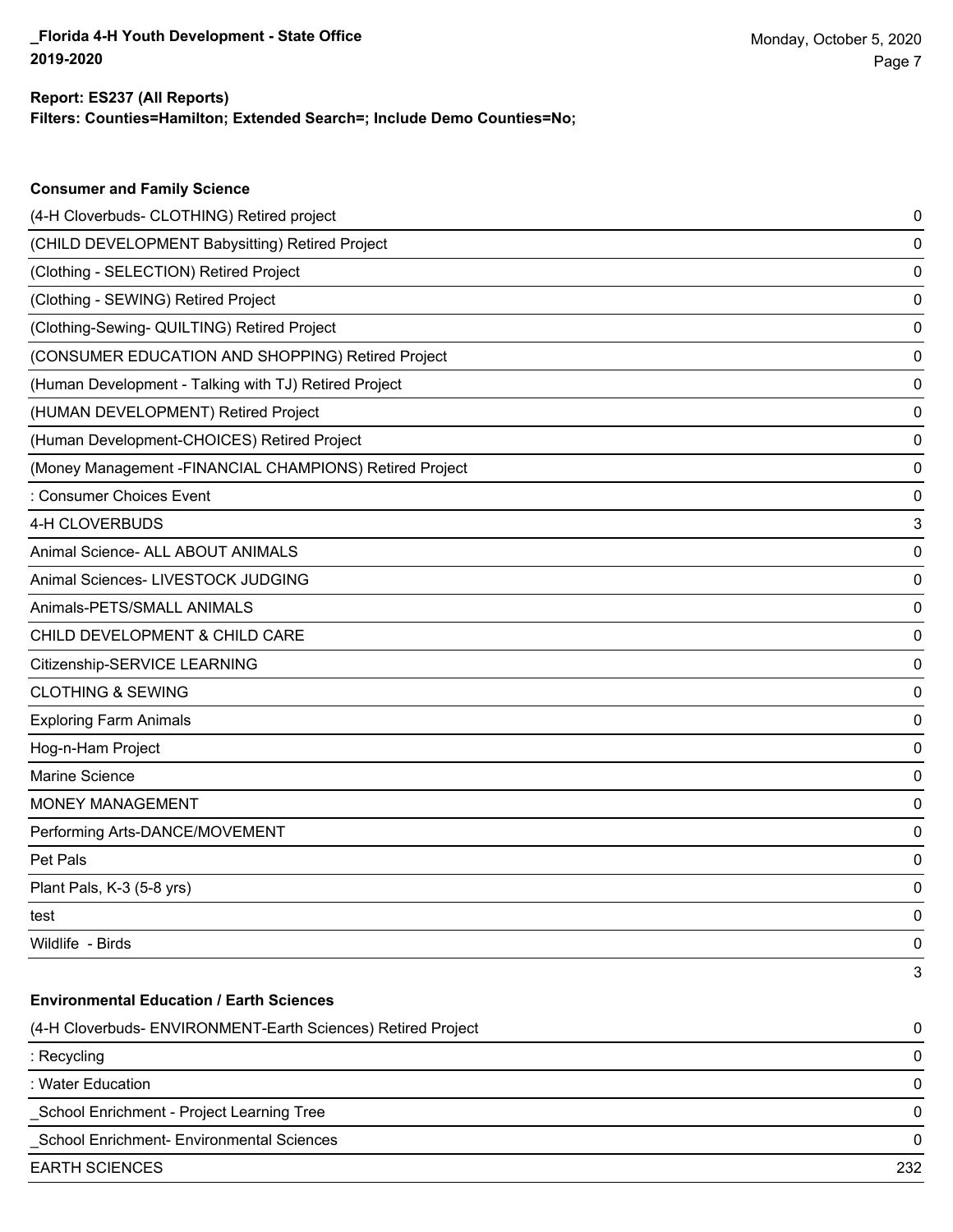**Filters: Counties=Hamilton; Extended Search=; Include Demo Counties=No;**

| <b>ENERGY</b>                  | 0              |
|--------------------------------|----------------|
| <b>ENVIRONMENTAL SCIENCES</b>  |                |
| <b>FORESTRY</b>                | 0              |
| <b>OUTDOOR EDUCATION</b>       | $\overline{2}$ |
| SOIL AND WATER SCIENCES        | 0              |
| <b>SPORTFISHING</b>            | 0              |
| <b>SS - SHOOTING SPORTS</b>    |                |
| <b>SS-ARCHERY</b>              | 0              |
| SS-HUNTING 10y/o               | 0              |
| SS-MUZZLELOADING 12y/o         | 0              |
| SS-RIFLE, AIR                  | 0              |
| SS- RIFLE, SMALL BORE          | 0              |
| SS-SHOTGUN 10y/o               | 0              |
| <b>WILDLIFE &amp; HABITATS</b> | 0              |
|                                | 236            |

## **Foods and Nutrition**

| (4-H Cloverbuds- FOODS & NUTRITION) Retired Project   | 0 |
|-------------------------------------------------------|---|
| (Food - SPORTS NUTRITION) Retired Project             | 0 |
| (FOOD AND FOOD PRESERVATION SCIENCES) Retired Project | 0 |
| (FOOD PREP AND COOKING) Retired Project               | 0 |
| (Food Prep- BREADS & BREADMAKING) Retired Project     | 0 |
| (Food Prep- DAIRY FOODS) Retired Project              | 0 |
| (Food Prep- MICROWAVE MAGIC) Retired Project          | 0 |
| (Food Science- FOOD PRESERVATION) Retired Project     | 0 |
| School Enrichment - Up for the Challenge              | 0 |
| School Enrichment - YUM                               | 0 |
| <b>School Enrichment - YUMMEE</b>                     | 0 |
| <b>School Enrichment- Nutrition</b>                   | 0 |
| <b>FOOD &amp; NUTRITION</b>                           |   |
|                                                       |   |

#### **Health**

| (Health- HEALTH ROCKS) Retired Project      | 0            |
|---------------------------------------------|--------------|
| (HEALTH: PHYSICAL ACTIVITY) Retired Project | 0            |
| : Healthy Living                            | 0            |
| PERSONAL WELL BEING                         | 0            |
|                                             | <sup>n</sup> |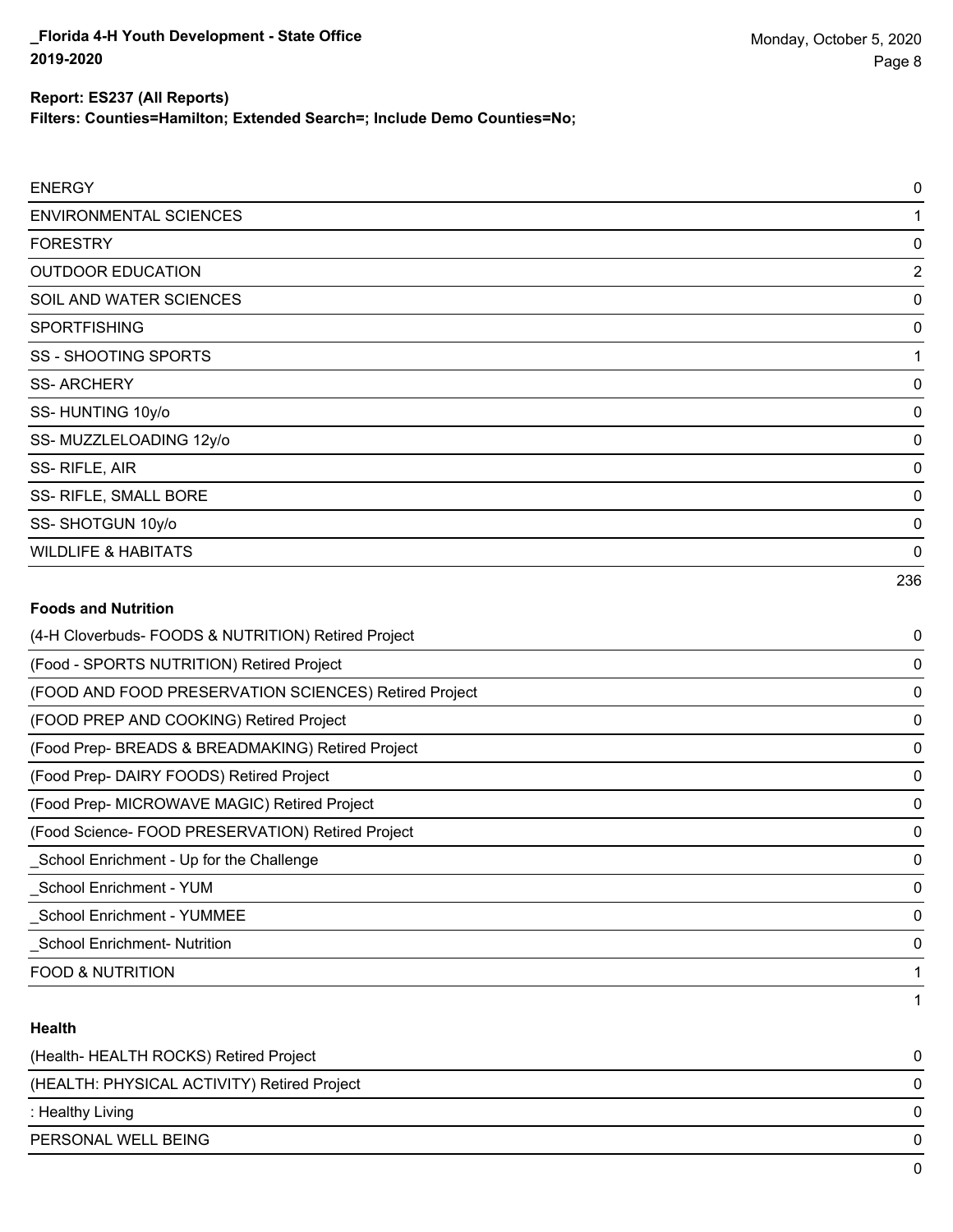#### **Report: ES237 (All Reports)**

**Filters: Counties=Hamilton; Extended Search=; Include Demo Counties=No;**

| <b>Leadership and Personal Development</b>                 |    |
|------------------------------------------------------------|----|
| (4-H Cloverbuds- LEADERSHIP) Retired Project               | 0  |
| (4-H Cloverbuds_DISCOVERY Projects) Retired Project        | 0  |
| (Home Environment- CHANGING SPACES) Retired Project        | 0  |
| (Plant Sciences - Mowing for Money) Retired Project        | 0  |
| (Workforce Prep- CAREER DEVELOPMENT) Retired Project       | 0  |
| (Workforce Prep- ENTREPRENEURSHIP) Retired Project         | 0  |
| : Character Education                                      | 0  |
| : Personal Development                                     | 0  |
| <b>EXPLORING 4-H</b>                                       | 12 |
| LEADERSHIP DEVELOPMENT                                     | 1  |
| <b>WORKPLACE PREPARATION</b>                               | 0  |
|                                                            | 13 |
| <b>Personal Safety</b>                                     |    |
| (Health and Safety- ATV SAFETY) Retired Project            | 0  |
| (Health- EMERGENCY PREPARDNESS) Retired Project            | 0  |
| <b>ATV SAFETY</b>                                          | 0  |
| <b>SAFETY</b>                                              | 0  |
|                                                            | 0  |
| <b>Physical Sciences</b>                                   |    |
| (ASTRONOMY) Retired Project                                | 0  |
| : Weather and Climate                                      | 0  |
| <b>AEROSPACE</b>                                           | 0  |
|                                                            | 0  |
| <b>Plant Science</b>                                       |    |
| (4-H Cloverbuds- PLANT SCIENCES-Gardening) Retired Project | 0  |
| (GROWING CITRUS) Retired Project                           | 0  |
| (Plant Sciences-GARDENING) Retired Project                 | 0  |
| (Plants - Gardening - FLOWERS) Retired Project             | 0  |
| (Plants - Gardening - VEGETABLES) Retired Project          | 0  |
| (Plants - Gardening-CONTAINER GARDENING) Retired Project   | 0  |
| School Enrichment- Gardening and Plants                    | 0  |

GARDENING AND PLANTS 106

GARDENING AND PLANTS: JR MASTER GARDENER 0